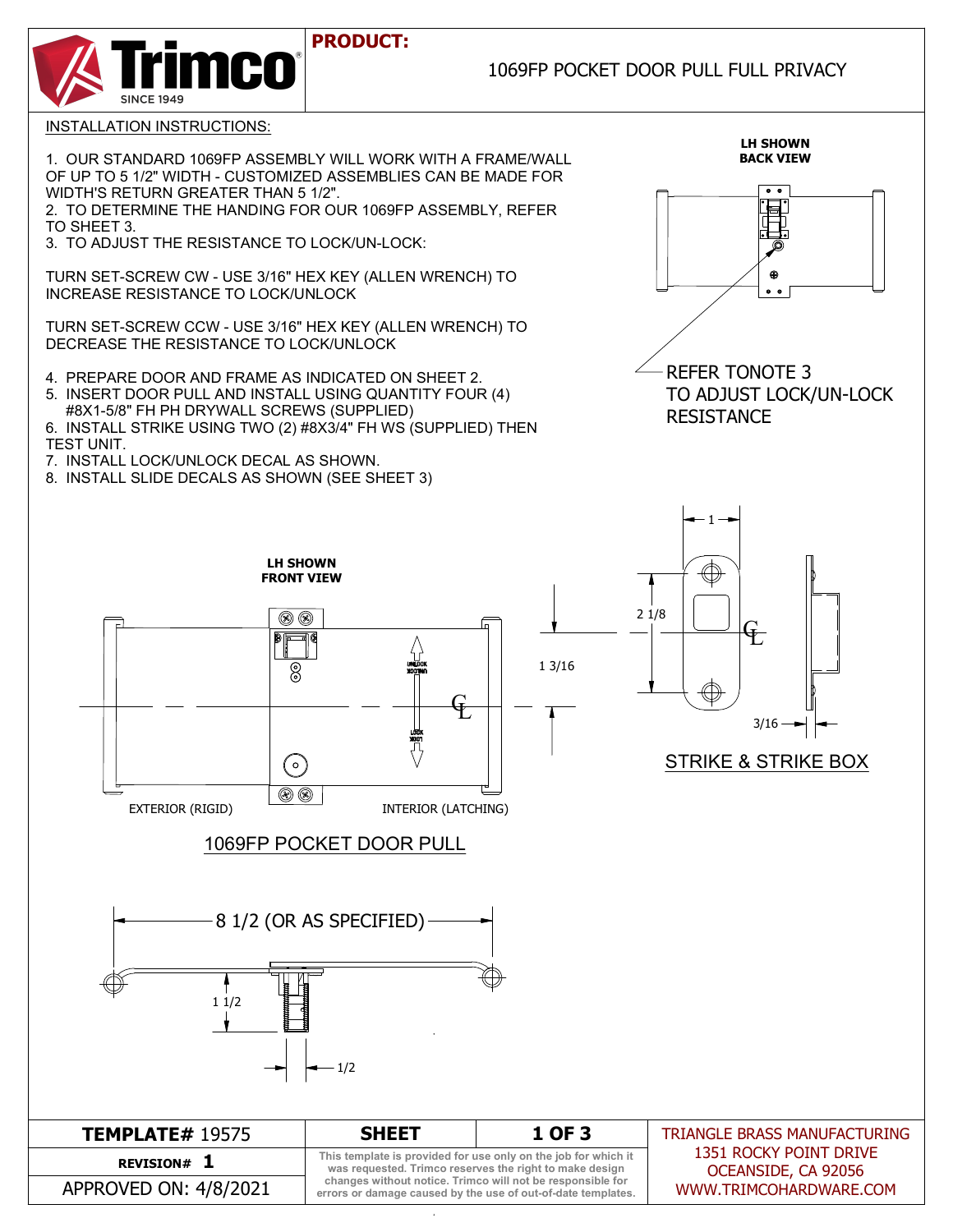## **PRODUCT:**



1069FP POCKET DOOR PULL FULL PRIVACY